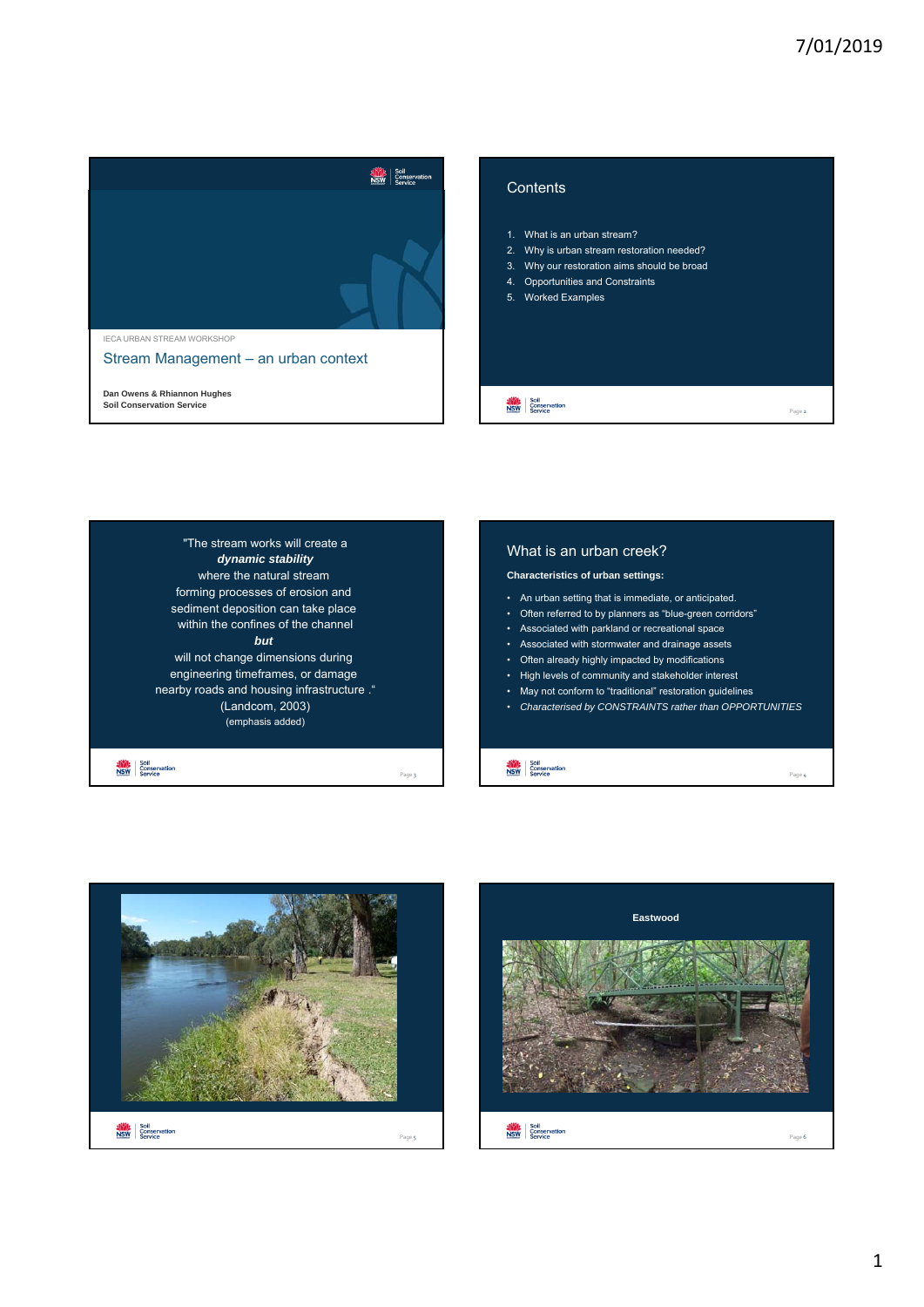# 7/01/2019







# What is an urban creek?

#### **What happens in an urban creek:**

#### Catchment has been developed

• Change to the catchment's physical character → increase in hard area • Change to stormwater flow through pipes • Change in flood models

## Construction activities have happened or will happen

- Increase in stream sedimentation during catchment development Reduction in stream sedimentation when catchment is fully developed
- 
- Installation of services (particularly stormwater and wastewater) Construction of assets within floodplain areas or adjacent to waterways

The creek has been directly changed • Channel straightening, armouring, installation of GPT, bridges and culverts

Page 10

Soil<br>NSW Conservation

1943 2018 Shrimptons Creek, Macquarie Park NSW Soil<br>NSW Conservation Page 11

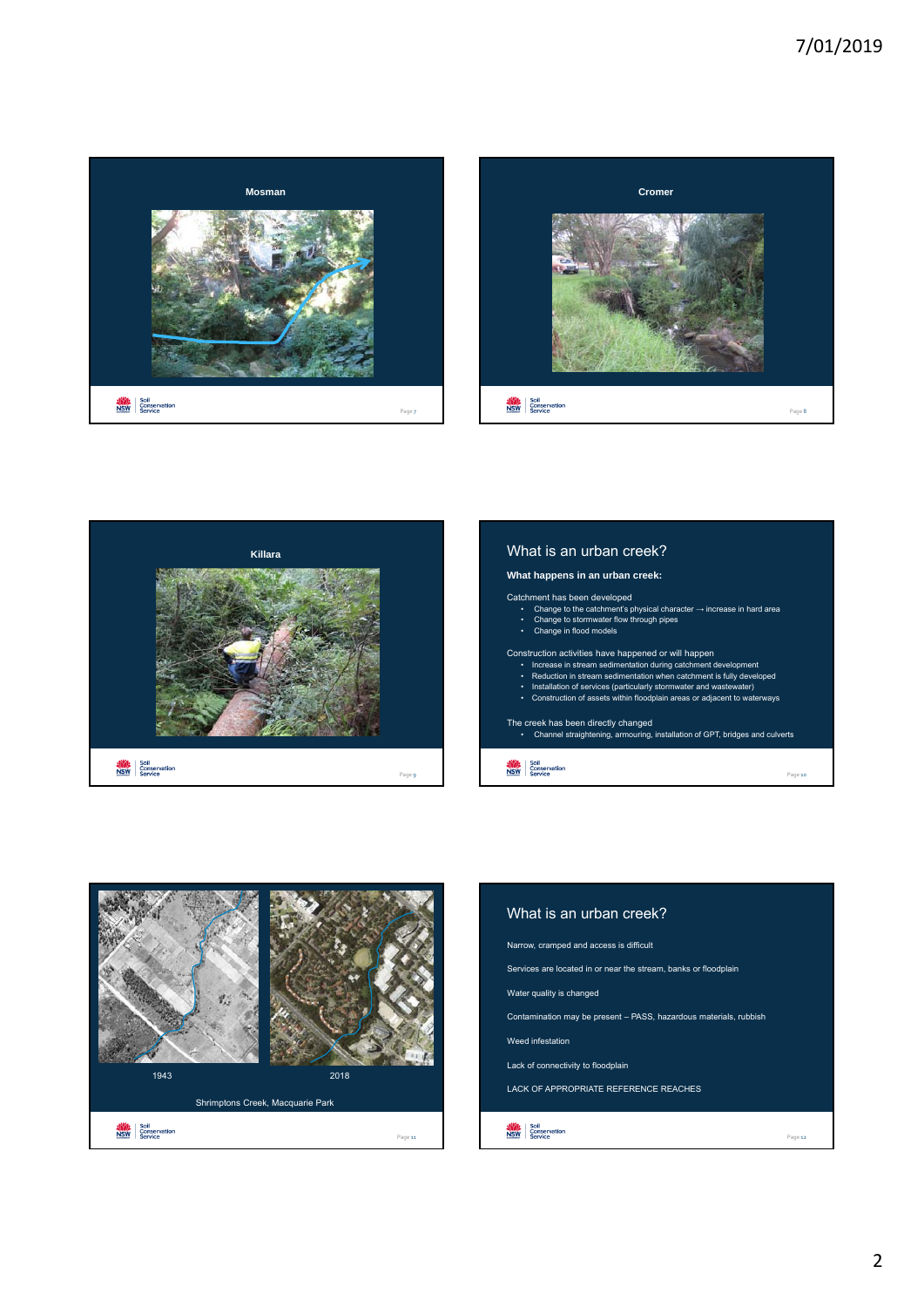# Why is urban stream restoration needed?

*"Prevention is better than cure"*

**NSW** Soil<br>NSW Conservation

Market analysis of projects in Sydney showed that:

- 65% of projects were related to asset protection
- 20% of projects were related to flood mitigation
- 15% of projects were considered "beautification"

# Why is urban stream restoration needed?

#### **Asset Protection**

Typically because assets are currently, or about to be, under threat of erosion.

#### Houses Stormwater assets Wastewater assets Bridges and roads Gross Pollutant Traps

# Significant trees Endangered Ecological Communities Threatened species Habitat protection

Page 14

**NSW** Soil<br>NSW Service







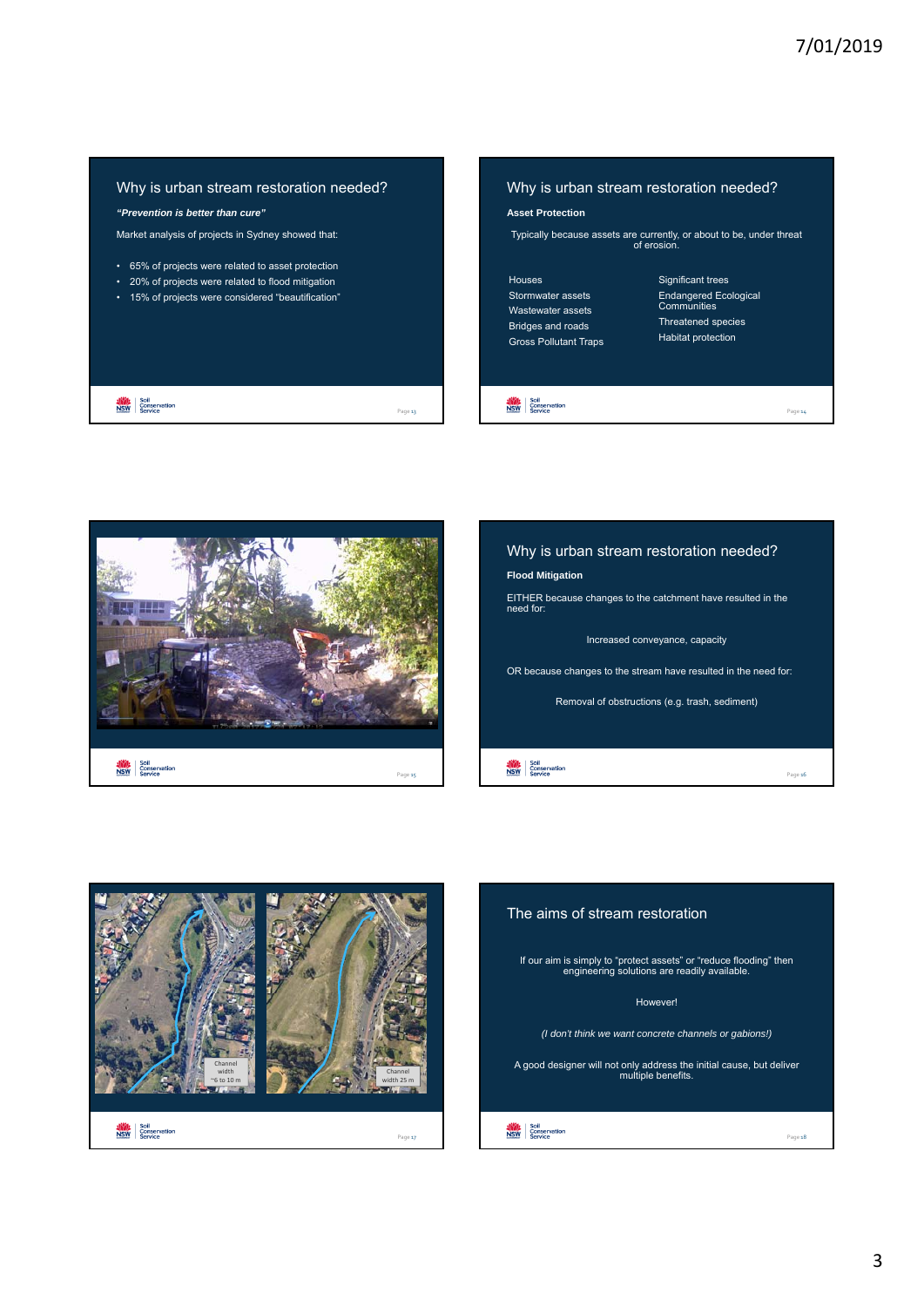# The aims of stream restoration

- **Why we need "multiple benefits" in a stream restoration**
- 1. There is a financial benefit to doing the works
- 2. It aligns with our greater planning visions for enhanced natural
- 3. Increases stakeholder engagement and acceptance
- 4. Increases resilience of the waterway
- 5. Unlocks funding???

**NSW** Soil<br>NSW Conservation

*And generally – we only get one chance to work on a reach!*



# Opportunities & Benefits

**To provide "ecosystem services"**



## Opportunities & Benefits

**To improve liveability, health & wellbeing**

'*Green spaces are important indicators of quality of life in cities and suburbs……benefits include physical, mental and social health and wellbeing*.' (Farahani & Maller, 2017)



## Key Constraints

**What are the major constraints that impact design & construction?**

- Site Access & Footprint
- Environmental Considerations
- Hydrological Setting

**NOW** Soil<br> **NSW** Service

• Community Goals and Stakeholder Engagement



Page 23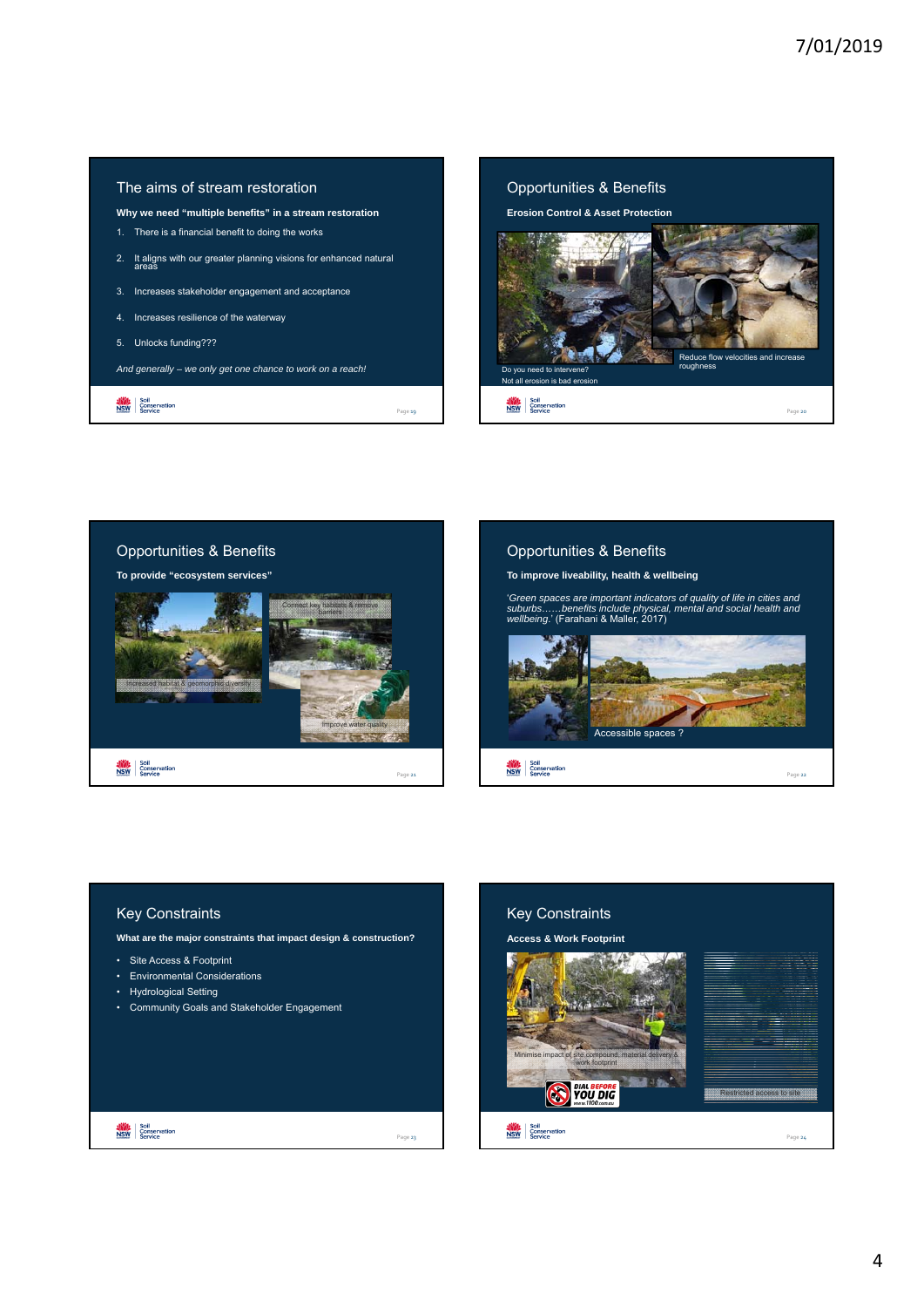# Key Constraints

**Environmental Considerations** 





Page 25

**Key Fish Habitat ?** 

**NSW** Soil<br>NSW Conservation

# Key Constraints

#### **Hydrological Setting**

- Differing hydrology to rural catchments
- Increased flow volume and velocity
- Increased frequency of high flow events (Flash Floods)
- 
- 





#### **Community Expectations & Goals**

- It's important to consider the goals of the project
- Public access and interaction with the site ?
- Bush landscape with ecological goals ?
- Public safety and visibility
- Sense of ownership of public spaces



**NSW**<br>NSW Conservation





#### Worked example 1 – asset protection

#### **Consider the constraints**

Immediately downstream of a large Sydney Water culvert Immediately upstream of a wetland system Adjacent to high-value bushland with community engaged Adjacent to a service trail for Council, Syd Water and RFS Hydrology much changed by shape of upstream bridge (which<br>impounds and jets water through to the GPT) → increased velocity Head difference 1200 mm Must not change upstream flood extents



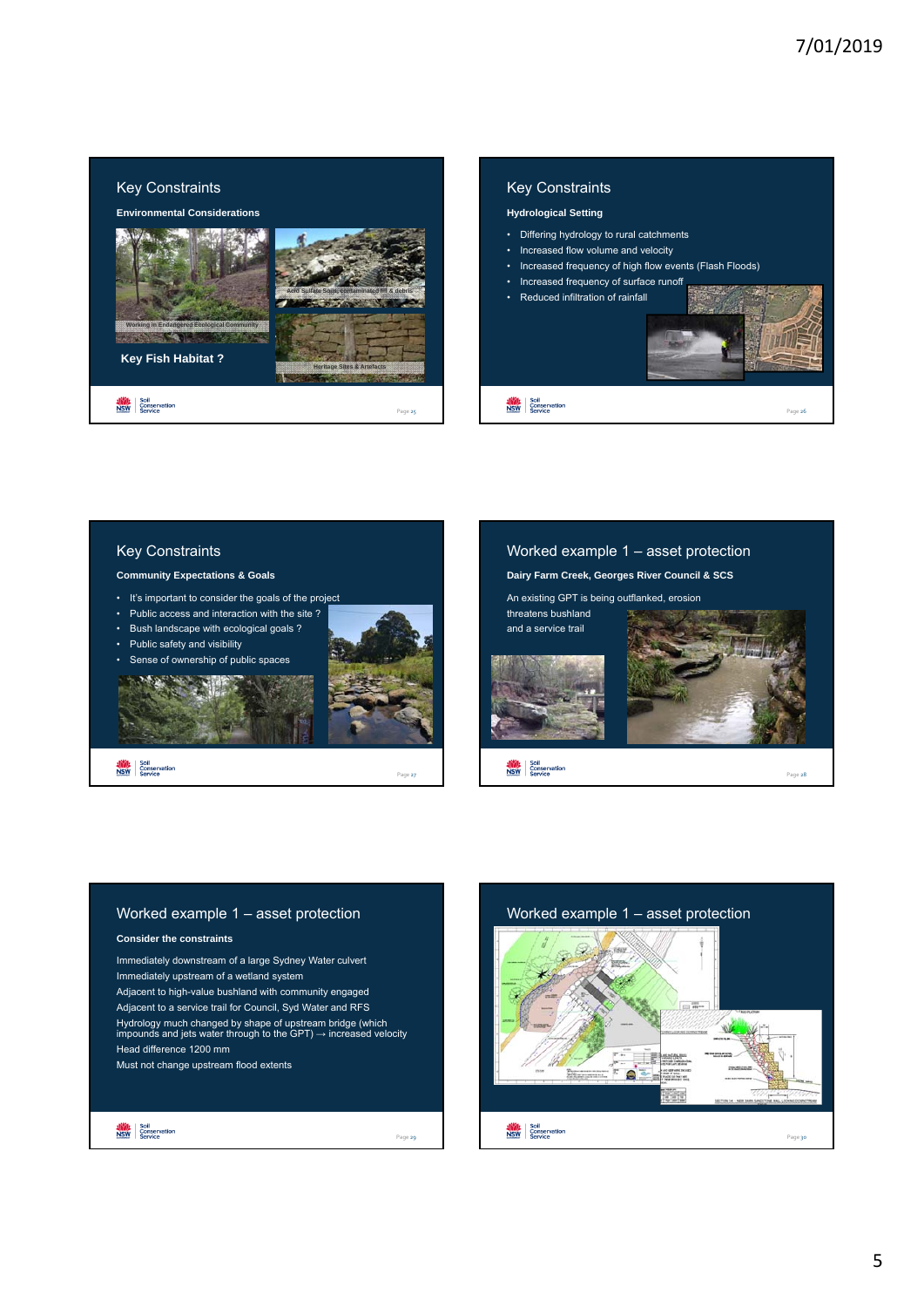## Worked example 1 – asset protection

#### **Dairy Farm Creek, Georges River Council & SCS**

Use of natural materials, in keeping with surrounding bushland Use of engineered approach in service trail location (structural engineer)

Construction works designed to have least impact on high-value bushland, and not affect Syd Water assets

Assessment and consideration of other areas of the creek (upstream and downstream)

Use of engineered approach to determine flood impacts (Habib from Hydrostorm)

Page 31

**NSW** Soil<br>NSW Conservation









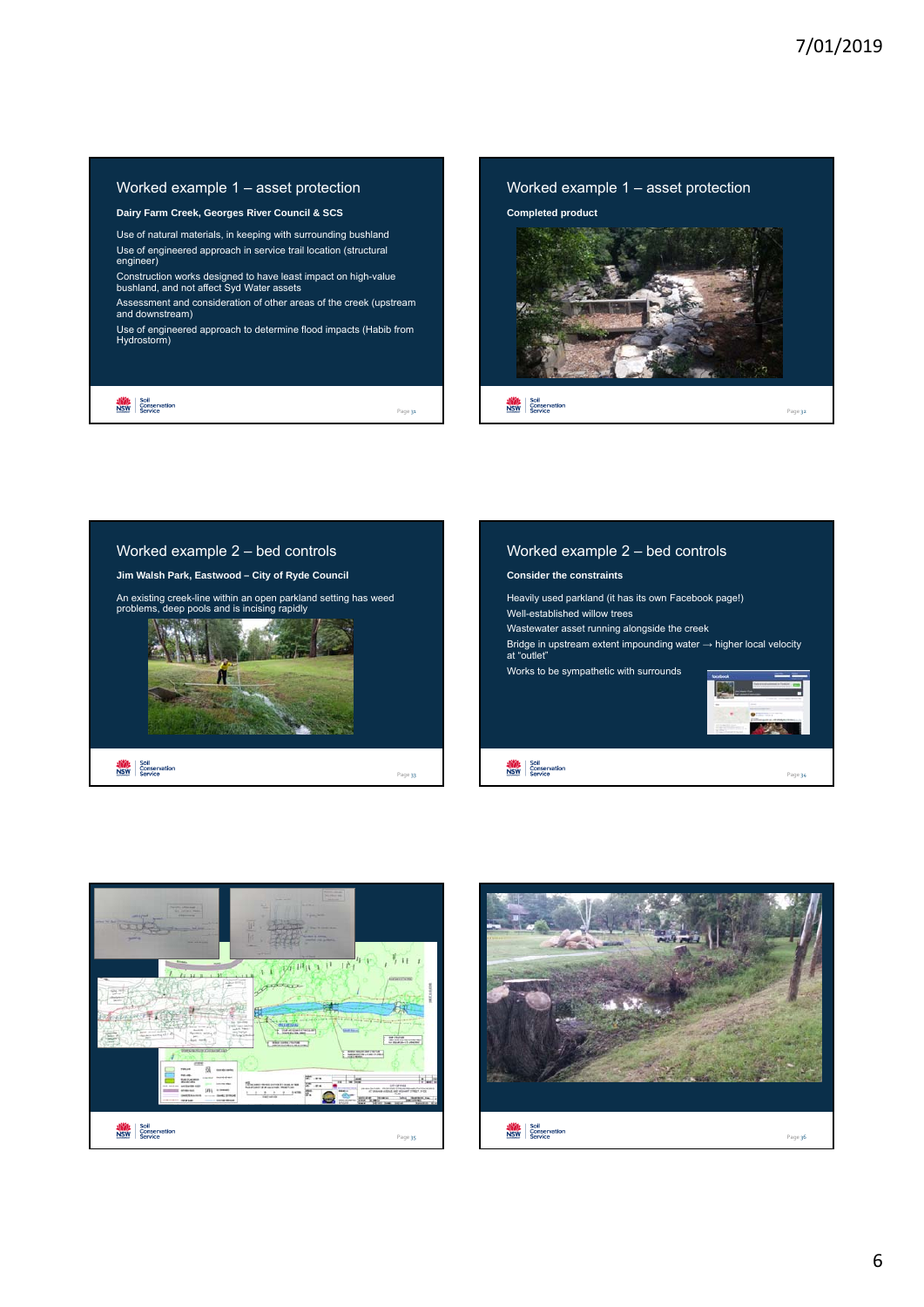